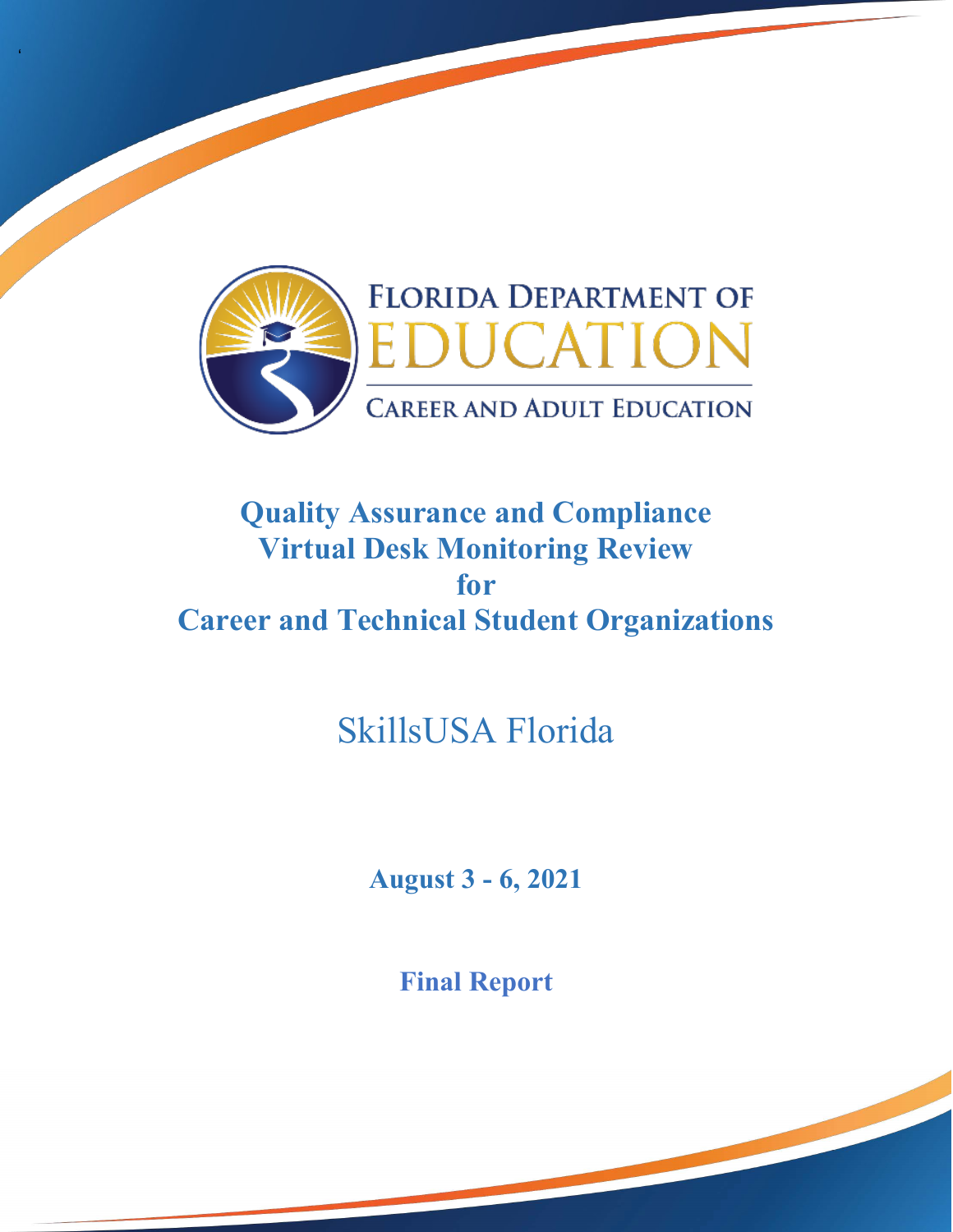### **TABLE OF CONTENTS**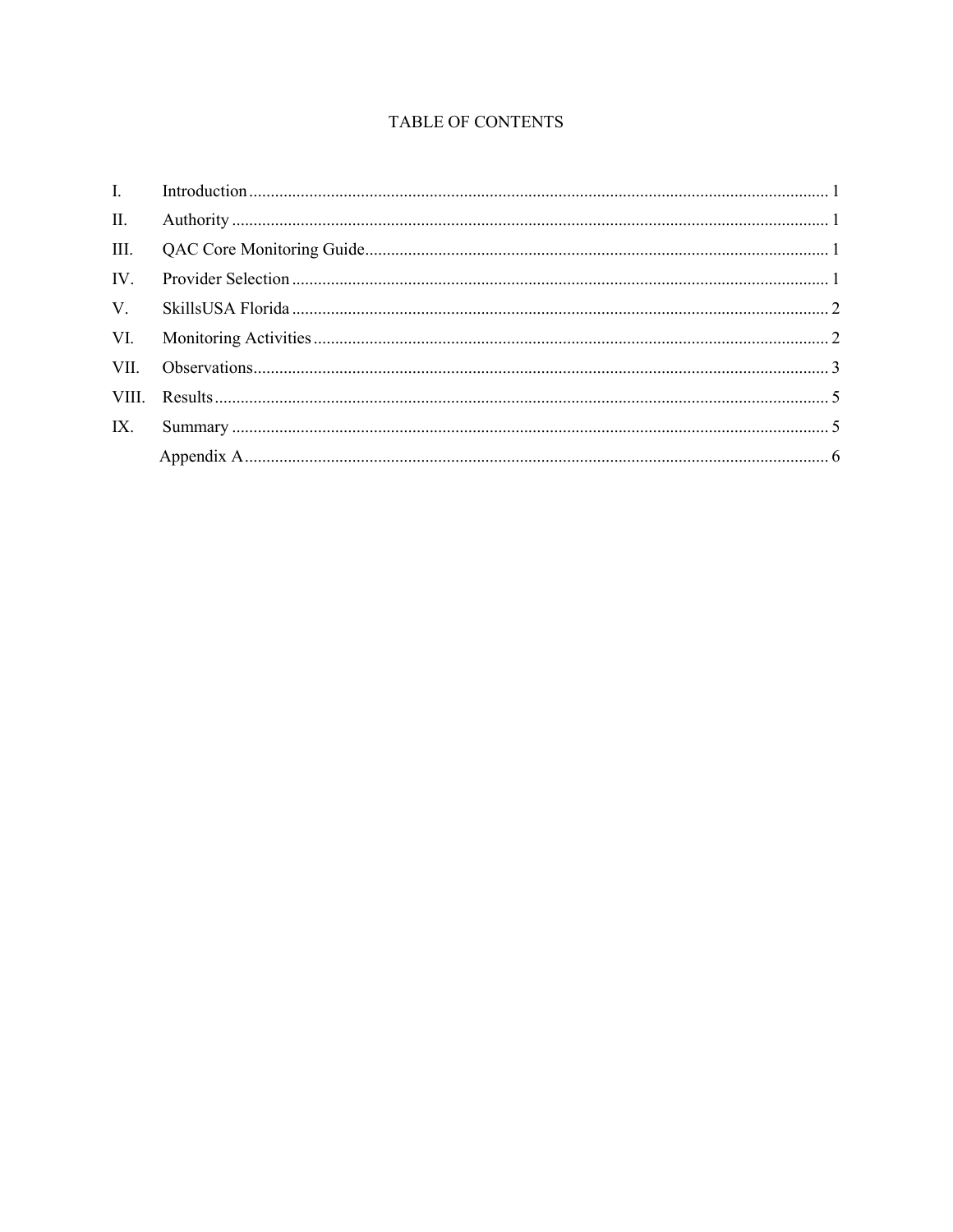Florida Department of Education Division of Career and Adult Education

#### **Career and Technical Student Organizations SkillsUSA Florida Quality Assurance and Compliance Monitoring Report**

#### **I. INTRODUCTION**

 role of the quality assurance system is to assure financial accountability, program quality and regulatory compliance. As stewards of federal and state funds, it is incumbent upon the division to monitor the use of workforce education funds and regulatory compliance of providers on a regular basis. The Florida Department of Education (FDOE), Division of Career and Adult Education (division), in carrying out its roles of leadership, resource allocation, technical assistance, monitoring and evaluation, is required to oversee the performance and regulatory compliance of recipients of federal and state funding. The Quality Assurance and Compliance (QAC) section is responsible for designing, developing, implementing, and evaluating a comprehensive system of quality assurance, including monitoring. The

#### **II. AUTHORITY**

Education for the 21<sup>st</sup> Century Act, and for Adult Education (AE) under the Workforce Innovation and procedures for reviewing and approving applications for sub-grants and amendments to those applicable statutes and regulations pursuant to 34 CFR 76.770, Education Department General Administrative Regulations (EDGAR) and the Uniform Grant Guidance (UGG) for grant awards issued on or after December 26, 2014. The Florida Department of Education, Division of Career and Adult The FDOE receives federal funding from the U.S. Department of Education (USDOE) for Career and Technical Education (CTE) under the Carl D. Perkins (Perkins) Strengthening Career and Technical Opportunity Act (WIOA) of 2014. FDOE awards sub-grants to eligible providers to administer local programs. FDOE must monitor providers to ensure compliance with federal requirements, including Florida's approved state plans for CTE and Adult Education/Family Literacy. Each state shall have applications, for providing technical assistance, for evaluating projects and for performing other administrative responsibilities the state has determined are necessary to ensure compliance with Education, is required to oversee the performance of sub-grantees in the enforcement of all laws and rules (Sections 1001.03(8) and 1008.32, Florida Statutes).

#### **III. QAC CORE MONITORING GUIDE**

 The Core Monitoring Guide (CMG) is intended to be used broadly by any reviewer conducting an onsite or desk monitoring of any program currently administered by the division. The guide provides a summary of each facet of the monitoring design and the process. It also contains objectives that may be used as agencies are monitored or reviewed. It is located on the division's website at [http://fldoe.org/academics/career-adult-edu/compliance.](http://fldoe.org/academics/career-adult-edu/compliance)

## **IV. PROVIDER SELECTION**

 Various sources of data are used throughout the implementation of the quality assurance system. The monitoring component of the system is risk-based. Risk assessment is a process used to evaluate variables associated with the grants and assign a rating for the level of risk to the department and the division. A risk matrix identifying certain operational risk factors is completed for each provider. The risk matrix for each program monitored is located in Appendix A. The results of the risk assessment process and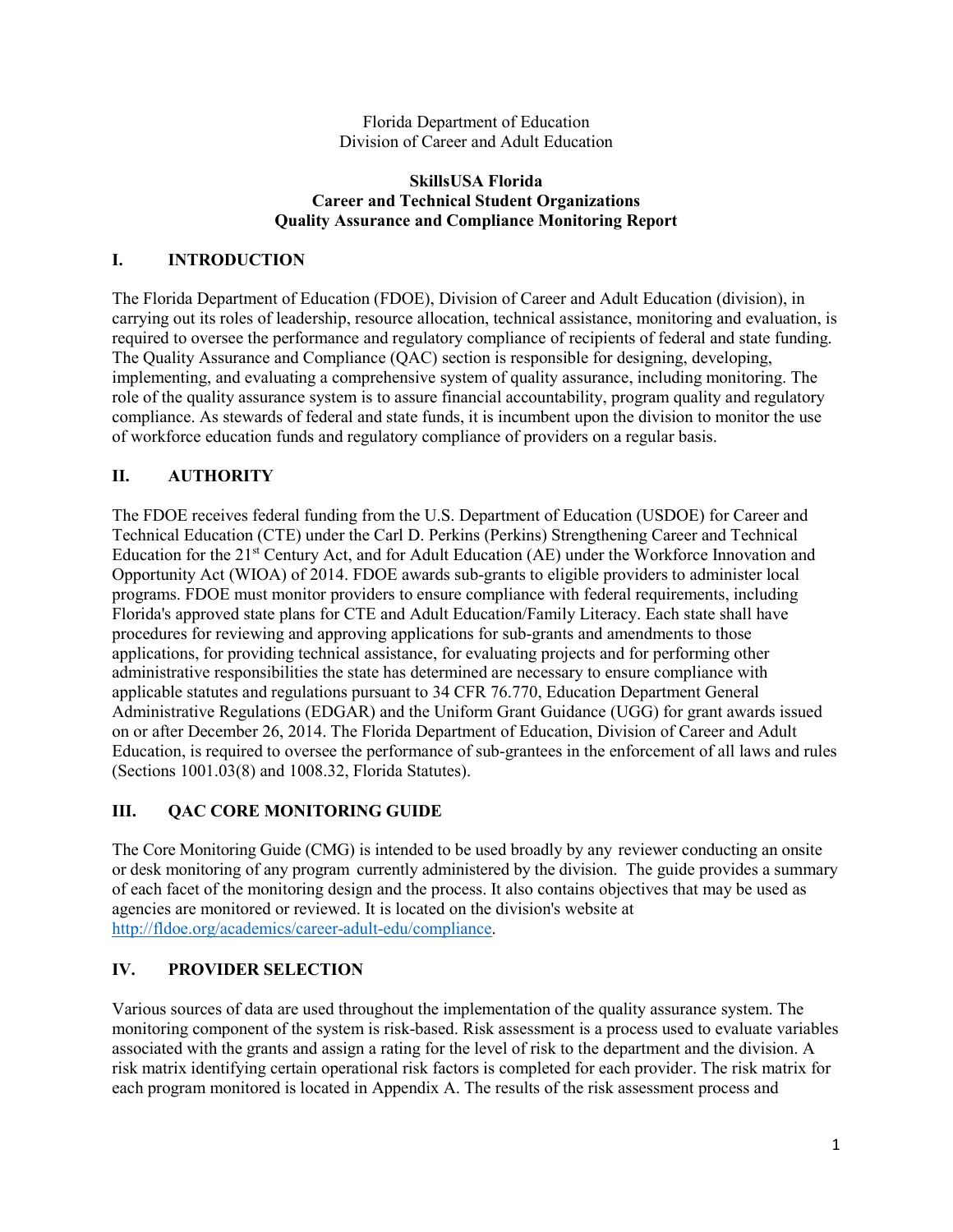consideration of available resources are used to determine one or more appropriate monitoring strategy(ies) to be implemented.

The QAC section may apply any specific monitoring strategy to any federal or state-funded provider at any time. There may be circumstances that may warrant onsite monitoring, desk monitoring review or other strategies regardless of a provider's risk matrix score.

The monitoring strategy for SkillsUSA Florida (Skills) was determined to be a virtual desk monitoring review (VDMR). Notification was sent to Jessica Graber, executive director, SkillsUSA Florida on July 14, 2021. Ms. Graber also served as the designated contact for the VDMR.

The division's representative conducting the VDMR was program specialist Mr. Michael Swift of the Quality Assurance and Compliance section.

#### **V. SkillsUSA FLORIDA**

The provider was awarded the following grants for FY's 2018-19, 2019-20 and 2020-21.

| <b>Finance</b> |                     |                     |                      |
|----------------|---------------------|---------------------|----------------------|
| FY 2018-19     |                     |                     |                      |
| Grants         | <b>Grant Number</b> | <b>Grant Amount</b> | Unexpended           |
| Perkins CTSO   | 186-1629B-9PL01     | 49,261.00<br>\$     | \$<br>$0.00^{\circ}$ |
| FY 2019-20     |                     |                     |                      |
| Grants         | <b>Grant Number</b> | <b>Grant Amount</b> | Unexpended           |
| Perkins CTSO   | 186-1620B-0PL01     | 51,607.00<br>\$     | 3,364.78<br>S        |
| $FY 2020-21*$  |                     |                     |                      |
| Grants         | <b>Grant Number</b> | Grant Amount        | Unexpended           |
| Perkins CTSO   | 186-1621B-1PL01     | \$<br>38,332.00     | N/A<br>S             |

\*Final expenditure reports not yet available

 Additional information about the provider may be found at the following web address: [https://Skillsusafl.org/](https://skillsusafl.org/) 

#### **VI. MONITORING ACTIVITIES**

 records review and interviews with administrators, if necessary. The monitoring activities included pre and post-visit planning, an entrance and exit telephone conference,

Onsite Visits

No onsite visits were made during the VDMR process.

Entrance and Exit Telephone Conferences

An introductory telephone meeting with Ms. Graber took place on July 22, 2021. An exit telephone meeting took place on August 6, 2021, to inform her of the final standing of the monitoring review.

Interviews

The Skills Executive Director (Jessica Graber) was available via teleconference for interviews, if necessary.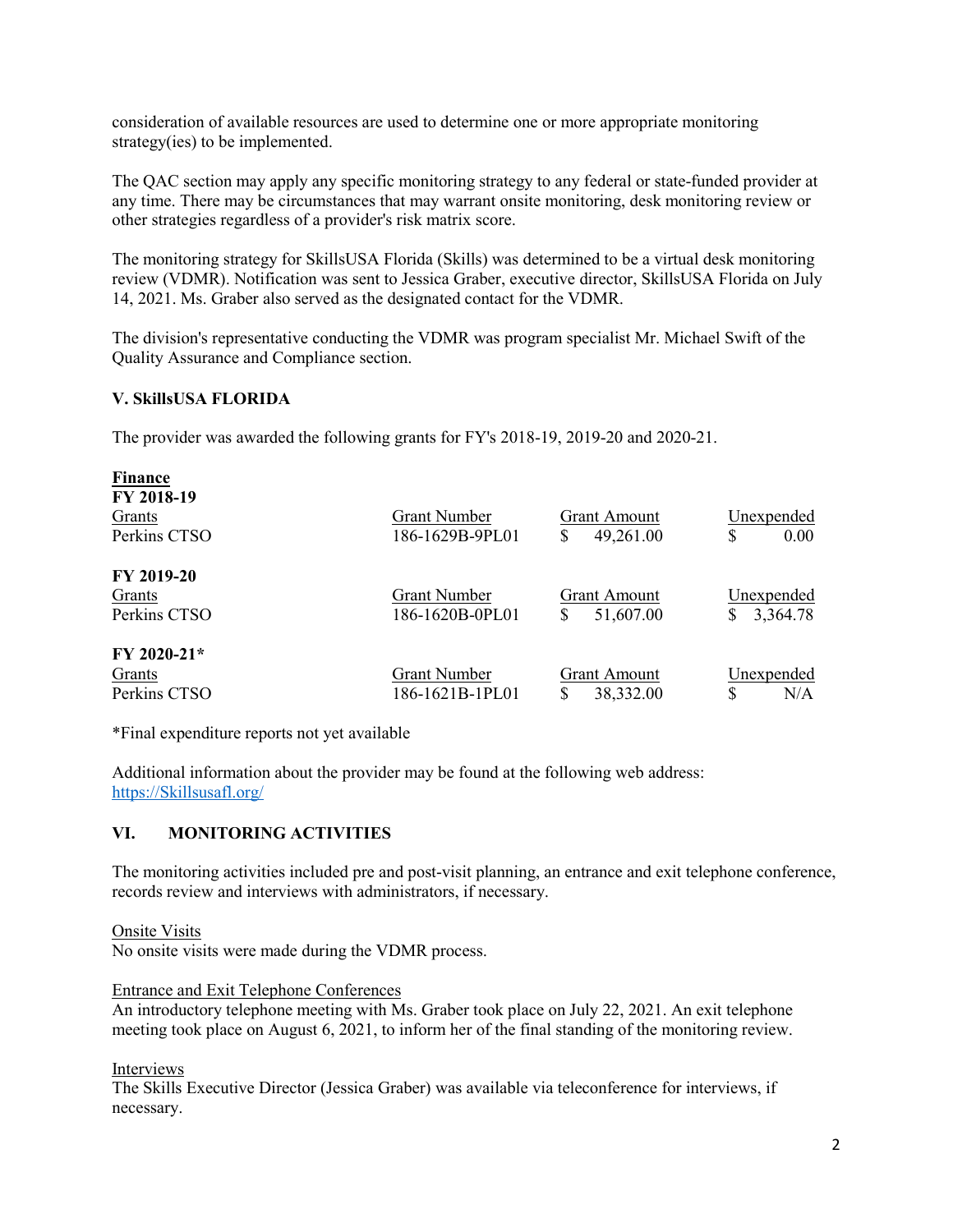#### Records Review

 Due to the unique nature of the Skills grants, only "CTE Core Activity 1 - Objective 1.e - Career and Technical Student Organizations" and their submitted deliverables/supporting documentation were reviewed as a part of the VDMR.

#### **VII. OBSERVATIONS**

- A. **ADMINISTRATION** refers to the management and supervision of programs, the structure of programs and services, grant oversight and other administrative areas.
	- The Skills CTE grant is managed by Jessica Graber, executive director. Ms. Graber is also the direct contact between Skills and the FDOE project manager assigned to their federal grants.
	- grant(s) are achieved in a timely and efficient manner. • The Executive Director works alongside the Board of Directors to ensure all aspects of their
	- The role of the Executive Director includes, but is not limited to:
		- o Working with the Board of Directors
		- o Plan, coordinate and conduct leadership training for chapter advisors and officers
		- o Supervise state-wide membership and enrollment
		- o Coordinate state conferences and workshops.
		- o Timely and accurate submission of grant deliverables to FDOE
		- o Maintain accurate financial records and accounts
- **B. CURRICULUM AND INSTRUCTION** refer to those elements that contribute to student learning and skill acquisition.
	- • Skills offers advanced training for students and chapter advisors that focuses on professionalism, communication and leadership skills.
	- The Chapter Management Institute is offered specifically to chapter advisors on how to incorporate Skills frameworks into their academic classrooms and focuses on growing successful chapters across the state.
	- Leadership conferences and regional training institutes provide chapter officers with the opportunity to gain invaluable communication and teamwork skills that will be utilized while leading their local chapters.
	- • The State Leadership and Skills Conference provides students from across the state the conference, and offers students the opportunity to meet with business and CTE industry opportunity to compete in multiple CTE related competitive events and attend professional development seminars. The CONNECTED Expo and Trade Show takes place during the partners from across the state.
- **C. RECORDS REVIEW** refers to reviewing the records and documents that evidence compliance with federal and state rules and regulations. In addition, a sampling of financial and programmatic records is reviewed.
	- • Skills quarterly deliverables for the years 2018-19 to 2020-21 were examined as part of their monitoring review. The following items comprised the deliverables submitted to the FDOE grant manager:
		- o Financial and bank statements
		- o State conference records
		- o Board of Director meeting minutes, agendas, etc.
		- o Annual operating budgets
		- o Leadership training records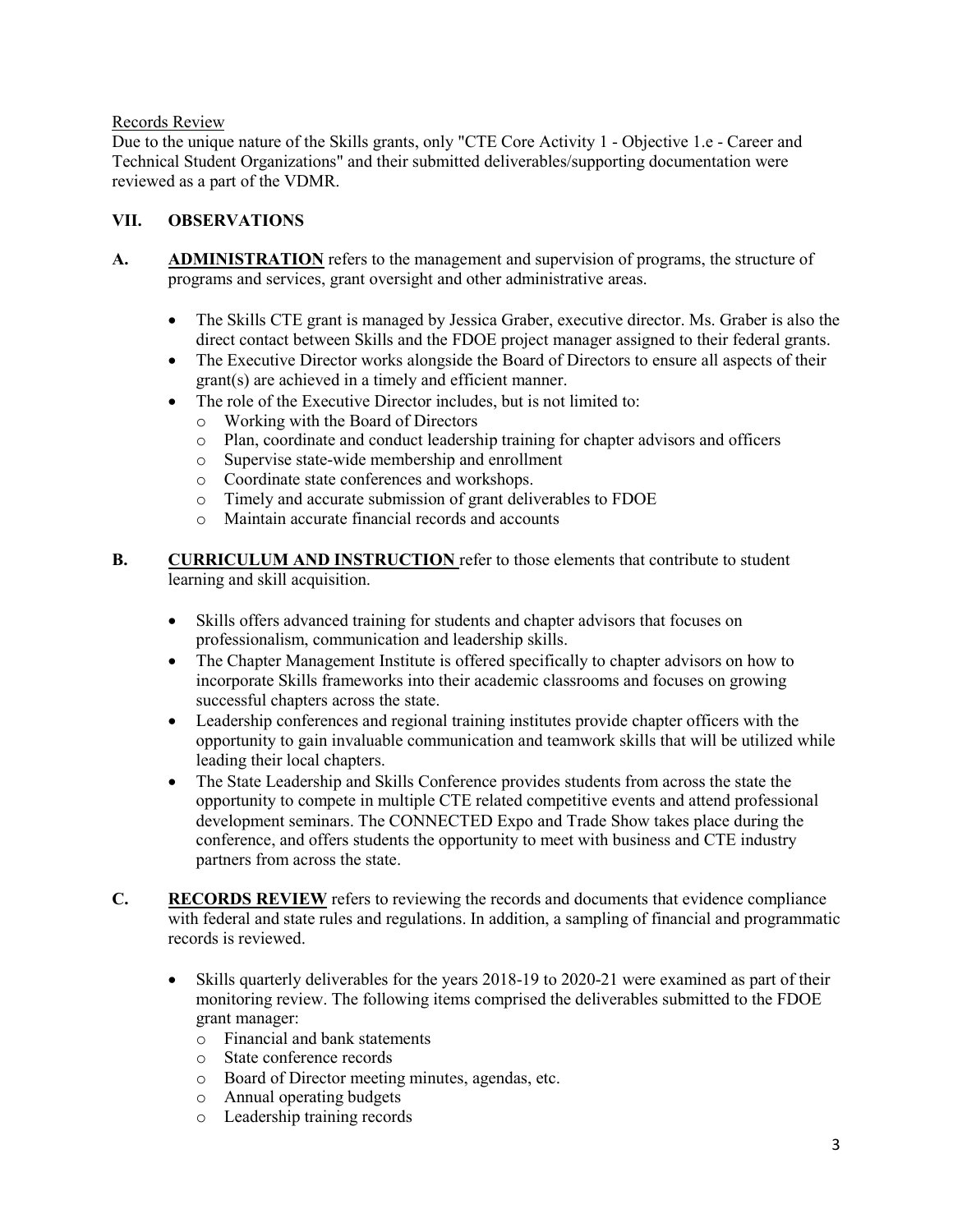- o Travel records
- State officer election records
- Community and stakeholder outreach<br>○ Membership applications and material
- Membership applications and materials
- o Correspondence between Skills and state-wide stakeholders
- State-wide training materials
- Skills internal controls and procedures
- Financial policies and procedures
- **D.** FINANCIAL refers to aspects of the federal fiscal requirements that providers must meet when expending federal funds, including financial management, procurement, inventory management and allowable costs.
	- QuickBooks  $\mathcal{R}$  is used as the accounting and financial management system for Skills.
	- Skills contracts a certified public accountant (CPA) and bookkeeper to ensure all records are maintained appropriately within QuickBooks®.
	- Skills has policies and procedures in place for accounting practices, budgeting and the reporting of financial data. Procedures for contractual agreements, procurement and travel were also provided as part of the VDMR.
	- • Contracted vendors or services are thoroughly vetted prior to entering into any agreement with Skills. Once a contract agreement is in place, a scope of work is agreed upon and the contractor is paid based off the completion of the approved tasks.
	- • Skills enters into contractual agreements with numerous vendors including hotels and event venues. Appropriate documentation was included in their quarterly deliverables submitted to their FDOE program manager.
	- The entirety of the CTSO Perkins grant goes towards the salary of the executive director. Expenditures used to execute Skills' grant deliverables come from outside sources.
	- Skills submitted their quarterly deliverables in a timely manner to FDOE, and were paid appropriately for the level of work represented in the records and documentation.
		- that was authorized in their grant application. o Due to the COVID pandemic, Skills was unable to fully complete deliverables 19 and 20 from the 2019-20 fiscal year. This resulted in not receiving the full amount of funding
		- o No other deliverables were rejected or paid at a lesser rate than what was authorized in their grants.
- understanding (MOU) that are in place to benefit an agency's programs and students. **E. COLLABORATION** refers to the collaborative agreements, partnerships or memoranda of
	- • Skills has numerous collaborations and partnerships throughout the state of Florida. These partnerships help to support the operations of the organization. The list of partners include, but are not limited to:
		- o Escambia County
		- Pensacola State College
		- o Northwest Florida Manufacturers Council
		- Navy Federal Credit Union
		- o Homebuilders Association of West Florida<br>
		o George Stone Technical College
		- George Stone Technical College
		- o Locklin Technical College
		- o University of West Florida<br>
		o Bantist Health Care
		- Baptist Health Care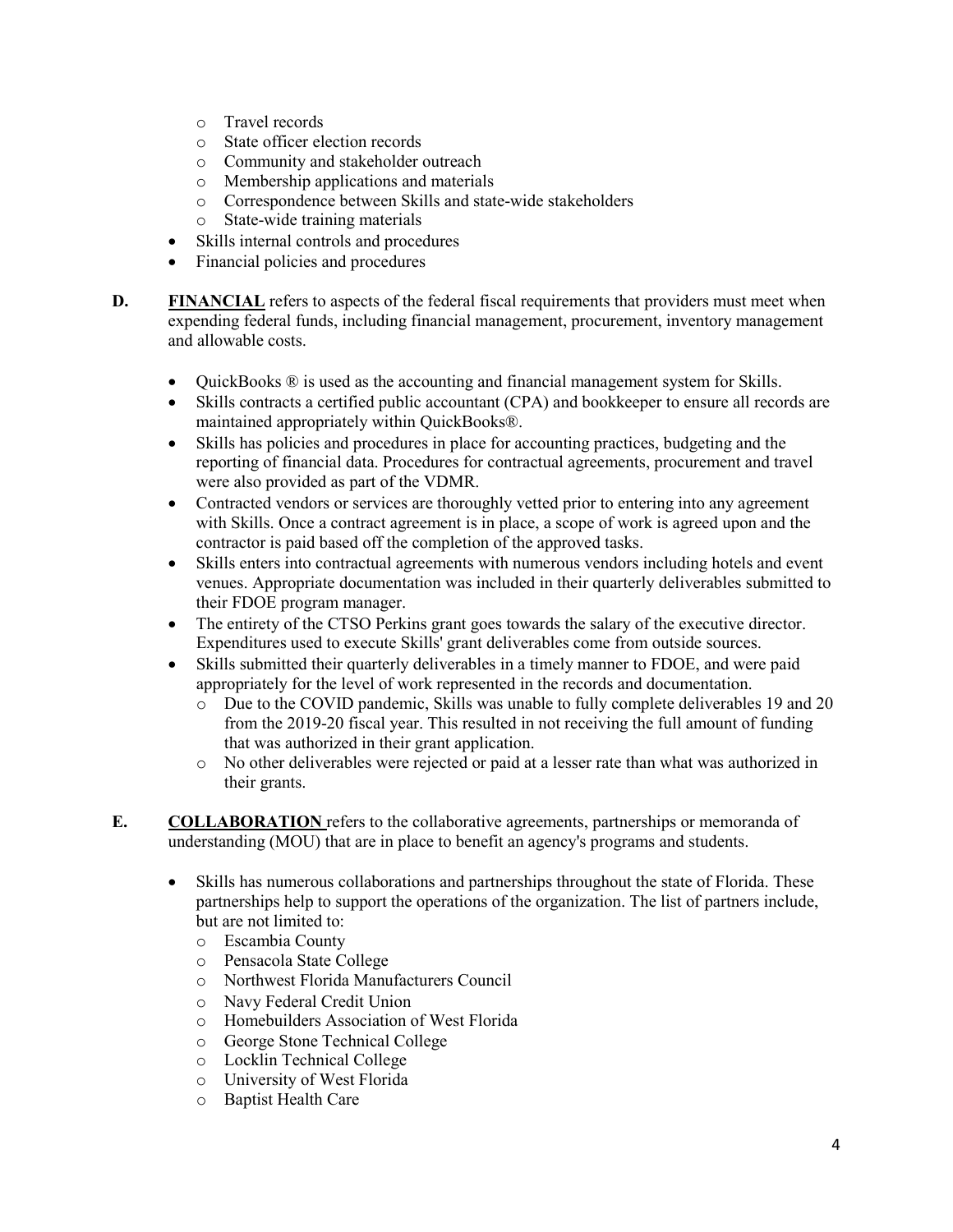#### **VIII. RESULTS**

 SkillsUSA Florida was not found to be out of compliance. Documentation was up to date and deliverables were submitted within a reasonable timeframe to the FDOE.

#### **IX. SUMMARY**

 preliminary report is forwarded to the provider for review. Comments are accepted and will be considered forwarded to the agency head with a copy sent to the provider designated contact person. The final report Once the VDMR is completed, including receipt of additional requested information when applicable, a at the discretion of the FDOE monitoring team lead. Once the final report is approved, it will be will be posted on the department's website at the following address: [http://fldoe.org/academics/career](http://fldoe.org/academics/career-adult-edu/compliance)[adult-edu/compliance.](http://fldoe.org/academics/career-adult-edu/compliance)

 Finally, the division issues a closure letter to the agency head and designated contact person. This letter indicates that all outstanding resolution items have been completed, when applicable, and that no further action is required. This letter will officially end your monitoring process.

 On behalf of the department, the monitoring team extends its appreciation to all participants in the participation and leadership during this process. SkillsUSA Florida virtual desk monitoring review. Special thanks is offered to Jessica Graber for her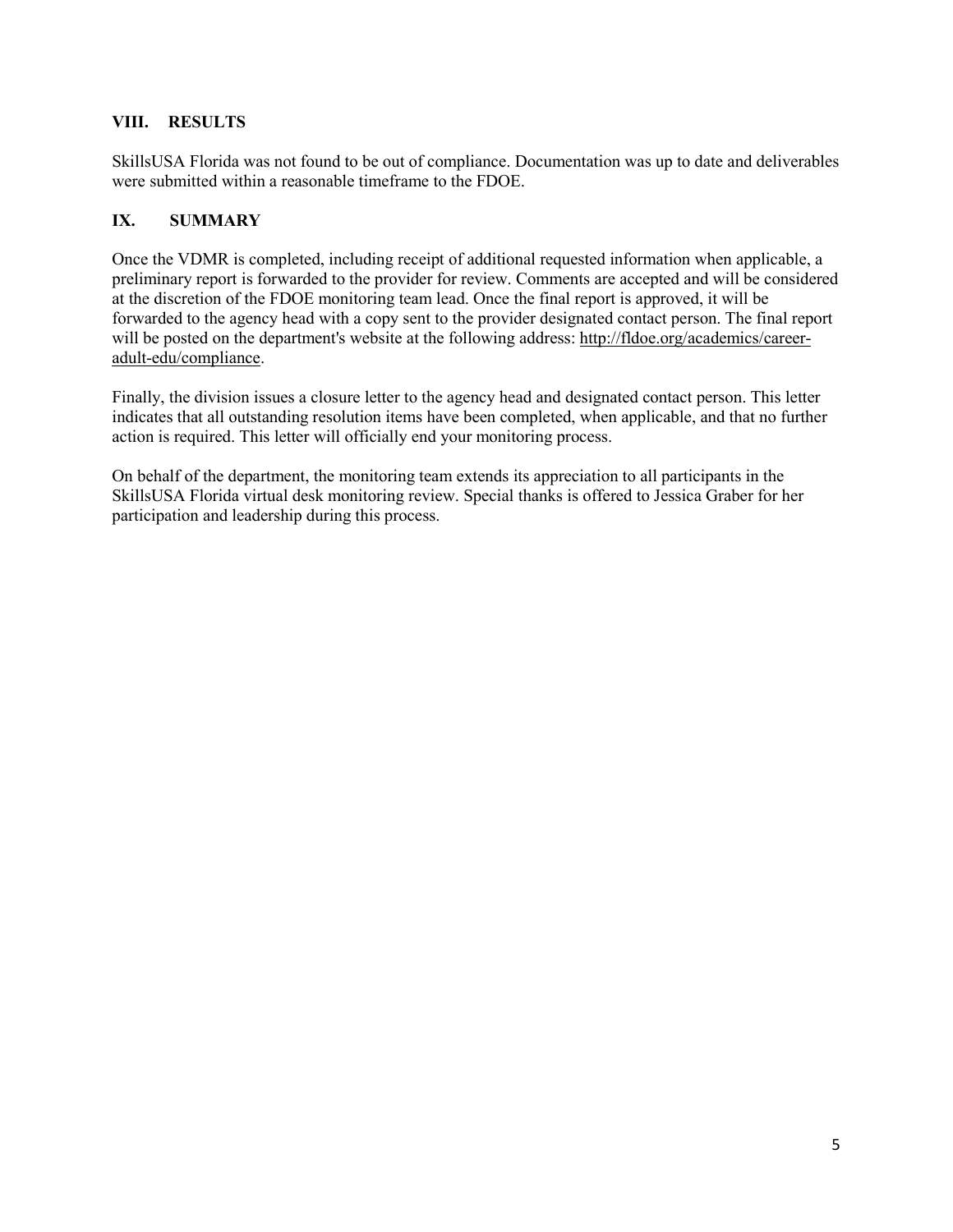#### **APPENDIX A**

#### SkillsUSA Florida Career and Technical Student Organization Risk Matrix

## **Risk Scores Matrix for a Non-College or Non-School District Receiving Career and Technical Student Organization Carl D. Perkins Grants**

 Program type: **CTE**  Monitoring Year: **2021-2022**  Agency Name: **SkillsUSA Florida** 

| Metric                                                             | <b>Scaling</b>        | Point<br>Value   | <b>Points</b><br><b>Assigned</b> | Weight         | <b>Total Metric</b><br><b>Points</b> |  |  |  |
|--------------------------------------------------------------------|-----------------------|------------------|----------------------------------|----------------|--------------------------------------|--|--|--|
|                                                                    | 7 or More Years       | 7                | $\mathbf{3}$                     | X10            | 30                                   |  |  |  |
| <b>Number of Years Since Last</b>                                  | 5-6                   | 5                |                                  |                |                                      |  |  |  |
| <b>Monitored</b>                                                   | $3-4$                 | 3                |                                  |                |                                      |  |  |  |
|                                                                    | $0 - 2$               |                  |                                  |                |                                      |  |  |  |
|                                                                    | <b>Upper Quartile</b> | 7                | 5                                | <u>X 8</u>     | 40                                   |  |  |  |
| <b>Total Budget for all Perkins</b>                                | <b>Upper Middle</b>   | 5                |                                  |                |                                      |  |  |  |
| <b>Grants Combined</b>                                             | Lower Middle          | 3                |                                  |                |                                      |  |  |  |
|                                                                    | Lower Quartile        |                  |                                  |                |                                      |  |  |  |
|                                                                    | 4 or More             | 7                | 1                                | X8             | 8                                    |  |  |  |
| <b>Number of Perkins Grants</b>                                    | 3                     | 5                |                                  |                |                                      |  |  |  |
|                                                                    | $\overline{2}$        | 3                |                                  |                |                                      |  |  |  |
|                                                                    |                       |                  |                                  |                |                                      |  |  |  |
| <b>Agency CTE Program Director</b>                                 | Yes                   | 7                | 7                                |                | 42                                   |  |  |  |
| <b>Change from Previous Fiscal</b><br>Year                         | N <sub>o</sub>        | $\boldsymbol{0}$ |                                  | X <sub>6</sub> |                                      |  |  |  |
|                                                                    | <b>Upper Quartile</b> | 7                | 5                                |                | 20                                   |  |  |  |
|                                                                    | Upper Middle          | 5                |                                  |                |                                      |  |  |  |
| <b>Unexpended Funds from all</b><br><b>Perkins Grants Combined</b> | Lower Middle          | 3                |                                  | X <sub>4</sub> |                                      |  |  |  |
|                                                                    | Lower Quartile        | $\mathbf{1}$     |                                  |                |                                      |  |  |  |
|                                                                    | $\theta$              | $\boldsymbol{0}$ |                                  |                |                                      |  |  |  |
| <b>AGENCY RISK SCORE:</b><br>140                                   |                       |                  |                                  |                |                                      |  |  |  |

Data sources used for calculations: Prior to July 1, 2020